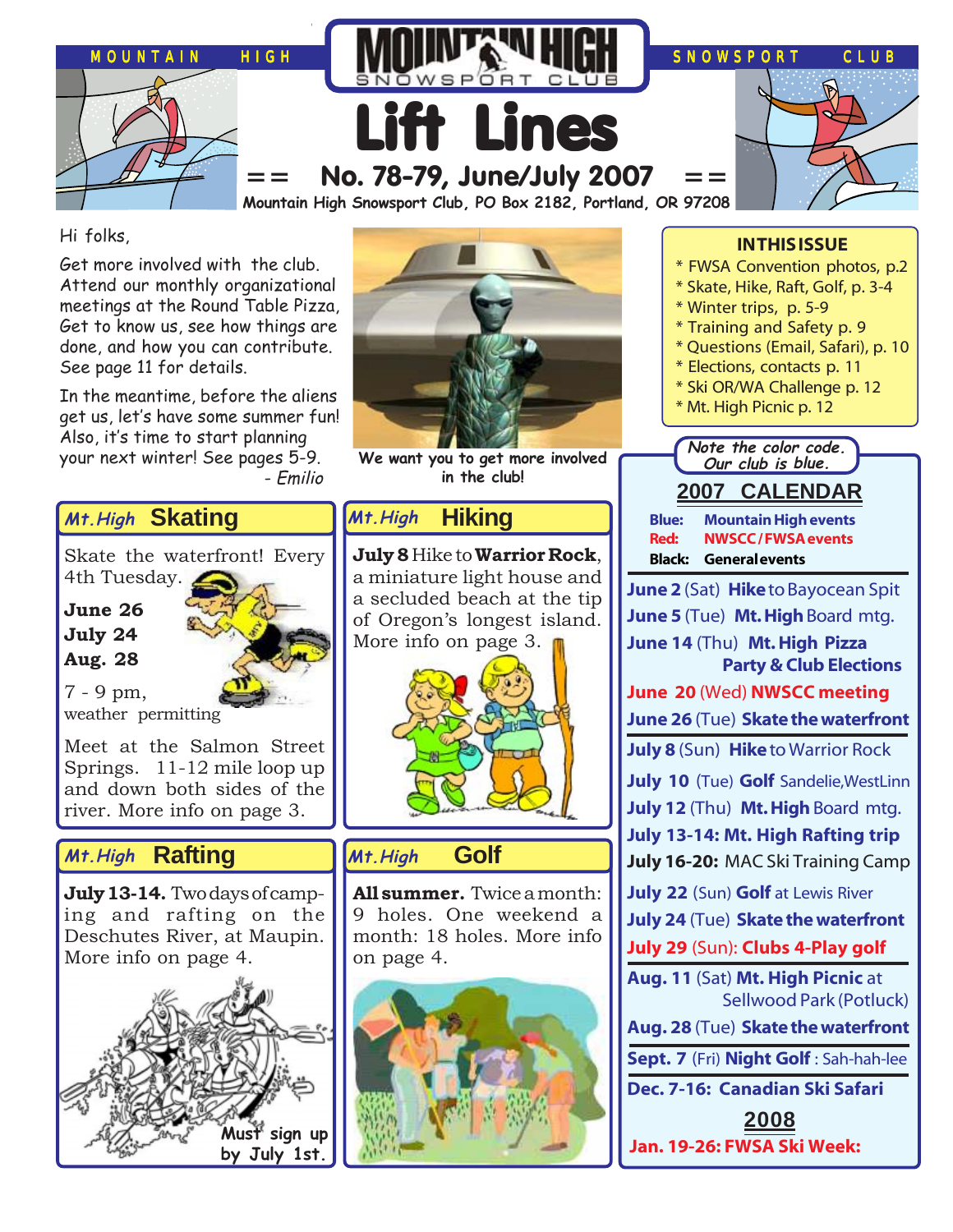# MOUNTAIN HIGH **Recent Events** SNOWSPORT CLUB

# *page 2 Lift Lines 78-79, June/July 2007*

# **Far West Convention**

**May 31 - June 3, 2007.** The Far West Ski Association Convention was held in Santa Clara, CA this year. It is an opportunity to meet with other clubs, and with ski industry representatives, and to plan for future winter trips.

Our club got recognized in a number of ways. **Linda McGavin** received recognition for the NWSCC Newsletter she edits every month.

**Debbi Kor-Lew** received the President's Award for her contribution to the Far West Ski Association. Debbi is VP of Marketing.

**Emilio Trampuz** received the "Safety Person of the Year" award, for promoting safety. See the **Safety**, **Vision**, and **Articles** pages on our web iste. This annual award consists of a trip to Aspen. So, get busy promoting safety among your fellow skiers, and promoting the vision of safer skiing in the 21st century, and you too could win this trip!



**Mountain High** won first place in the Outstanding Club competition, in the AAA category, which are clubs with over 200 members. With 208 members, we have just grown to over 200 members this past season!



**Becki & Rod Robinson** NWSCC Man & Woman of the Year



**Debbi Kor-Lew** FWSA President's Award



**Emilio Trampuz** receives Safety Award from Mary Manning (Aspen) & Richard Lubin (FWSA VP Safety)



**PACRAT racers:** 1st place among Far West leagues Sheri, Shawn, Emilio, Sally, and Diane



**Randy Lew** presents the Jimmy Heuga Award to **Larry Chadwick**

**Larry Chadwick** started the Oregon Cancer Ski Out, and kept it going for the past 19 years, raising a total of over half a million dollars for cancer research and for the care of cancer patients.

He received the Jimmy Heuga Award for his humanitarian achievments.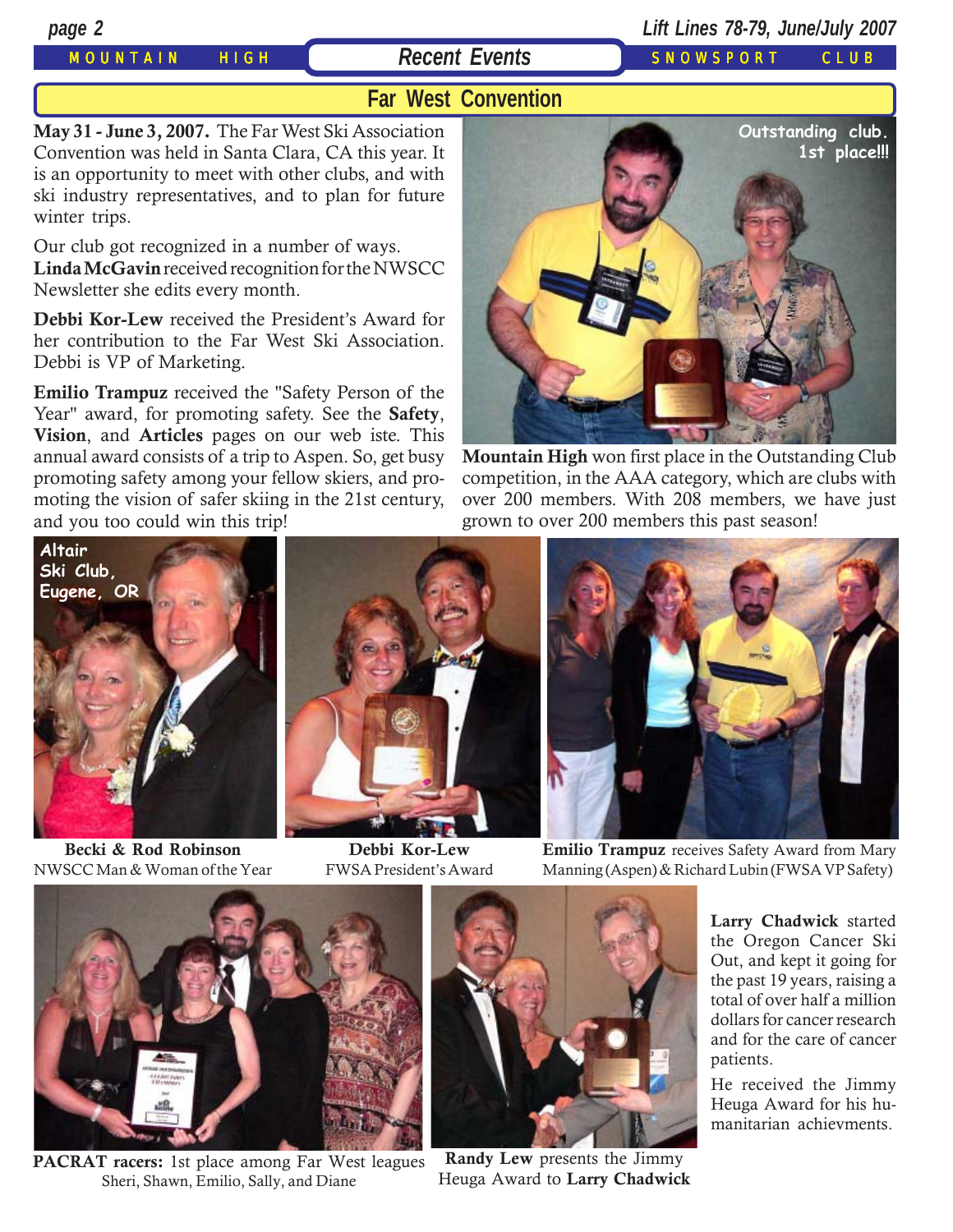MOUNTAIN HIGH

# **Summer Events** SNOWSPORT CLUB

# **Skate the Waterfront! Mt.High Mt.High**



Every 4th Tuesday **June 26**, **July 24**, **Aug 28** 7:00-9:00 pm, weather permitting **Location:** Downtown Waterfront Park. Meet at Salmon Street Springs Fountain on Front Street (Naito Parkway), next to

Tom McCall's Restaurant. **Cost:** Free, bring your own equipment. **Contact:** Sandra Busch Smith: 503-646-4591 or sandra@pacifier.com

Skating is an excellent way to keep in shape for next season. Mountain Highers will be joining members of PISA (Portland Inline Skate Association) for evenings of fun-filled skating along the Willamette River.

Meet at Salmon Springs Fountain on Front Street (Naito Parkway), next to Tom McCall's Restaurant. We will leave around 7pm and skate a loop from Waterfront Park to Willamette Park, down Macadam, over the Sellwood bridge to the Springwater trail and Eastside Esplanade (approx 11-12 miles).

**Caution:** not recommended for beginners. You **must** know how to stop and do some hills. Protective helmet and gear highly recommended. For safety reasons, skating will be cancelled if it is raining or the pavement is wet.

**Note:** This might be an opportunity for you to bring out those **Trail Skates**, if you bought them! See adjacent photo. In fact, it's still not too late to get yourself a pair!. We wrote about them in the September 2003 issue ("Lift Lines #33"). You can still find that issue on our web site at:

## **[www.mthigh.org/Newsletter.htm](http://www.mthigh.org/Newsletter.htm)**

Or, better yet, check it out at **[www.gateskate.com](http://www.gateskate.com/home.asp)**.





# **Hike to Warrior Rock**



## **July 8 Sunday, 8:30 am**

Let's go on an easy hike to Warrior Rock.

7-mile hike. No elevation gain. Map: St.Helens (USGS) At the top of Oregon's

longest island, this woodsy hike along the Columbia River leads to a miniature lighthouse and a secluded sandy beach.

Please **RSVP,** if you are planning to come, so we can plan a suitable gathering spot and possible carpooling.

**What to bring:** \* Water \* Lunch \* Sunscreen \* Hat

**Call Elisabeth** to **RSVP:**

971-226-4545 503-524-5774 **[lise518@comcast.net](mailto:lise518@comcast.net)**

# **Bayocean Spit hike photos**



Here are a couple of photos from the previous hike, on June 2<sup>nd</sup>, to Bayocean Spit.

This is Wally and Chuck, engaged in conversation.

Below is a photo taken during lunch break.

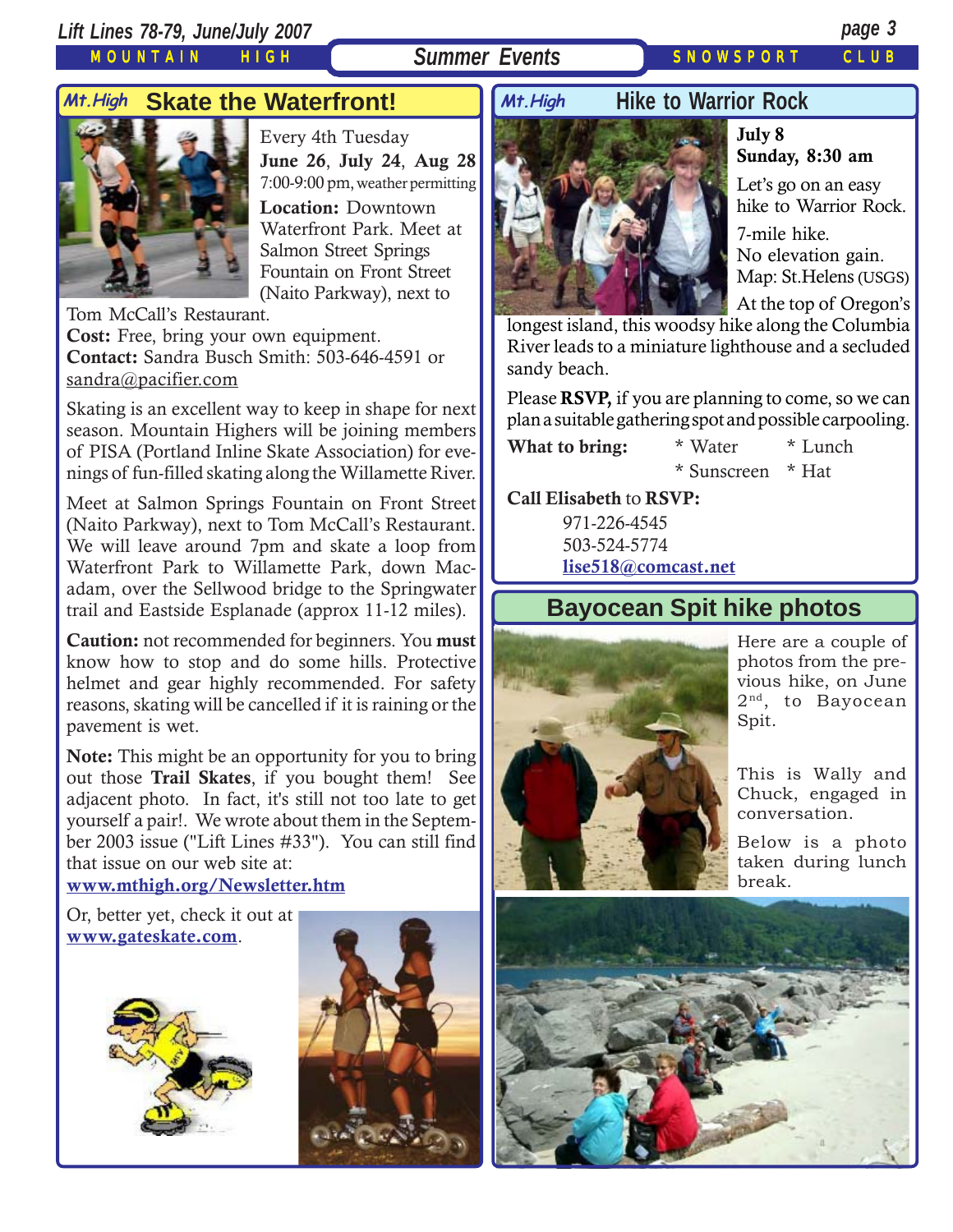# MOUNTAIN HIGH **Summer Events** SNOWSPORT CLUB

*page 4 Lift Lines 78-79, June/July 2007*



**Mt.High 2007 Mt. High Rafting** 4

DESCHUTES RIVER

**-** *by Cal Eddy* **-**

**All Summer.**

**Golf**



 9 holes twice a month. 18 holes once a month.

Hello

 to all you duffers out there,

There was a notice in our last newsletter about finding someone who might be interested in organizing golf for

the ski club. Well, I am willing to give it a try.

Some of my ideas are to set up a course twice a month, during the week, for nine holes. I would like to try setting up a different course every other week. One week on the West side of the River, and two weeks later on the East side. Then set up one weekend a month for 18 holes. If there is enough interest, play twice a month.

## **Here's the plan:**

**July 10** (Tuesday). We are planning to play 9 holes at **[Sandelie Golf Course](http://www.sandeliegolfcourse.com/)**, 28333 SW Mountain Rd., West Linn. Tee times start at **3:30**pm so please be there by 3:00. I need to know by Sunday, July 8th if you are planning on golfing.

**July 22** (Sunday): Tentative for now: 18 holes at Lewis River. More information to come (via email).

**September 7**, play a fun scramble at Sah-Hah-Lee (it's a par three, so anyone could play). Included would be a dinner and night-golf at Sah-Hah-Lee.

I want emails from all those who might be interested, and for those who are not up to the 21st century, their phone numbers.

E-mail me (Cal Eddy) at **[baebaw@ccwebster.net](mailto:baebaw@ccwebster.net)** or by phone: 503-631-3115 or 503-805-8606.



Redtail golf center, just one of the manypossibilities

RAFT WEEKEND Trip Leader: **Gordy Lusk**

**Maupin OR; July 13 – 14**

**Contact Gordy @ 503-804-8363 or @ [gordylusk@hotmail.com](mailto:gordylusk@hotmail.com)**

**for your reservation.**

Reservation and payment must be received by July 1st (or don't show up)

CANCELATION DATE IS JULY 6TH

# **TRIP INCLUDES;**

**Camping: Thursday, Friday and Saturday night in Maupin City Park...**

> RV space available for an additional \$20 a night. Camp sites, near bathroom in main park.

# **Rafting:** (Row, Paddle or just ride) **Friday & Saturday**

- FRIDAY We'll meet at the park at noon and shuttle up river to Harpin Flat, raft 18 miles to Sandy Beach.
- SATURDAY We will raft from the park to Sandy beach in the morning, shuttle back to the park for lunch and then shuttle up to Harpin Flat and raft the upper section in the afternoon.

## **Saturday night Potluck diner:**

**Chicken and ribs provided by Mt. High. You need to bring to Saturday night dinner:**

If your last name begins with the letter:

**A-H:** bring HDO's or veggies,

- **I-P:** bring salad,
- **Q-Z:** bring dessert.

All other food and drinks are your own responsibility

# **Camp, raft, dinner =**  $$75$  **pp.** (Non Members  $$100$ )

# **Raft and dinner = \$50 pp**. (Non Members \$75)

\* This is not a professionally guided trip. It is a club function for our members and their friends to have fun. We are all personally responsible for our own actions. **Rafting can be dangerous**. By registering for this event you and your guests will relinquish any and all claim of responsibility and claims of liability on all parties participating in this event, board members and *Mountain High Snowsport Club.*

**Mt.High**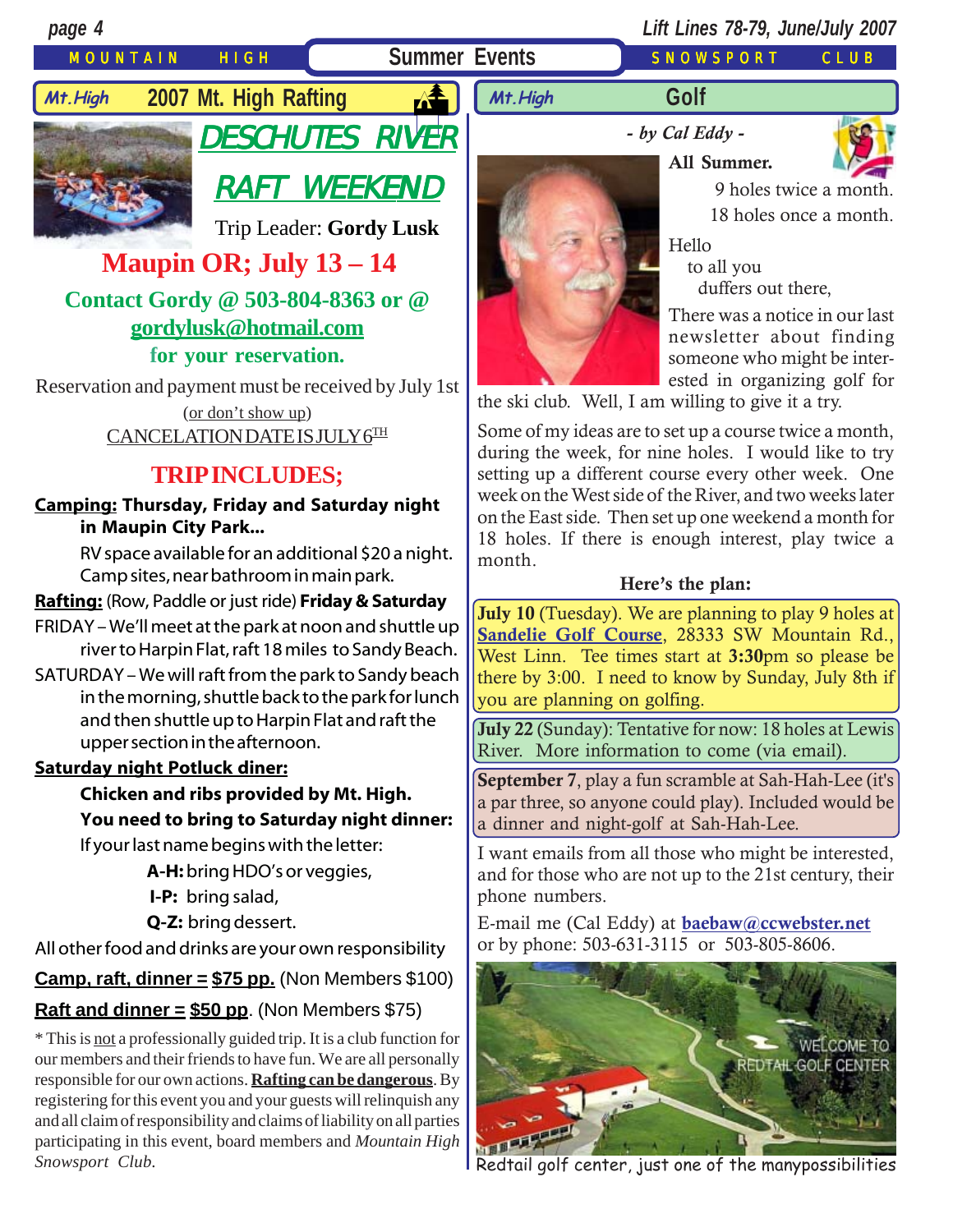MOUNTAIN HIGH

**Trips** SNOWSPORT CLUE

# **Winter Trips** NWSCC

While you are enjoying your summer, little gnomes and faeries are busy working on upcoming trips.

More trips than usual are being planned for this winter. Take advantage of it! There are great deals, and some wonderful destinations.

Start planning now. Some trips are already filling up!

*The following pages are trip summaries. More info on our web site: [www.mthigh.org/Trips.htm](http://www.mthigh.org/Trips.htm).* 支

*If you travel to Canada, you will need a passport. See: [www.mthigh.org/](http://www.mthigh.org/Articles/Passports.htm) [Articles/Passports.htm](http://www.mthigh.org/Articles/Passports.htm)*

*i* **AW Ski Areas Ma[p](http://beavercreek.snow.com/winterhome.asp)** 

**Uee this map for basic orientation [for any of our upcoming trips, es](http://beavercreek.snow.com/winterhome.asp)pecially Whistler, Silver Star, and [the Canadian Ski Safaris.](http://beavercreek.snow.com/winterhome.asp)** 

After doing the classic 5-day safari to Canada for 4 years in a row, it's time to try something new, such as:

Instead of driving up I-5 and returning down Hwy 97, let's go up Hwy 97, visiting **Silver Star** and **Big White**, and then move further east and come back down Hwy 95, visiting **Kicking Horse**, **Panorama**, **Kimberley**, **Fernie**, and **Schweitzer Mt**.

**Rosie** says: "I was talking to a girl in the coffee shop at Silver Star, and she mentioned skiing **Kicking Horse** and **Fernie**. She said she's skied there on weekdays and was surprised she only saw 5 - 10 other skiers on the slopes all day. She said they are great ski areas. So, that would be a great option for a future ski trip! Looking forward to it!"

# **Dec. 7-12, 2007.**

Great deal! 4 days/5 nights at one of Canada's best ski areas for only around \$**650**. This includes lodging, lift tickets, and airfare (Portland to Kelowna)! But, you have to reserve your spot by August 1st.



We are still working on finalizing some details on this. But, YOU NEED TO RESERVE YOUR SPOT BY AUGUST 1st! So, think about it and make you decision now.

This will be a multi-club trip, organized by the NW Ski Club Council. Contact person and trip leader, **John Reinhardt**, at: **JohnOReinhardt@hotmail.com**.

**Silver Star** has a great variety of terrain, including some very long blue cruisers, and lots of black diamonds (and double-blacks too) on the back side. Lots of tree-skiing options (both easy and hard). Two new high-speed lifts added during the last two seasons have expanded the already vast terrain even more.

The village is ski-in/ski-out, with very colorful houses that evoke the feeling of an old wild-west kind of town (but more colorful).

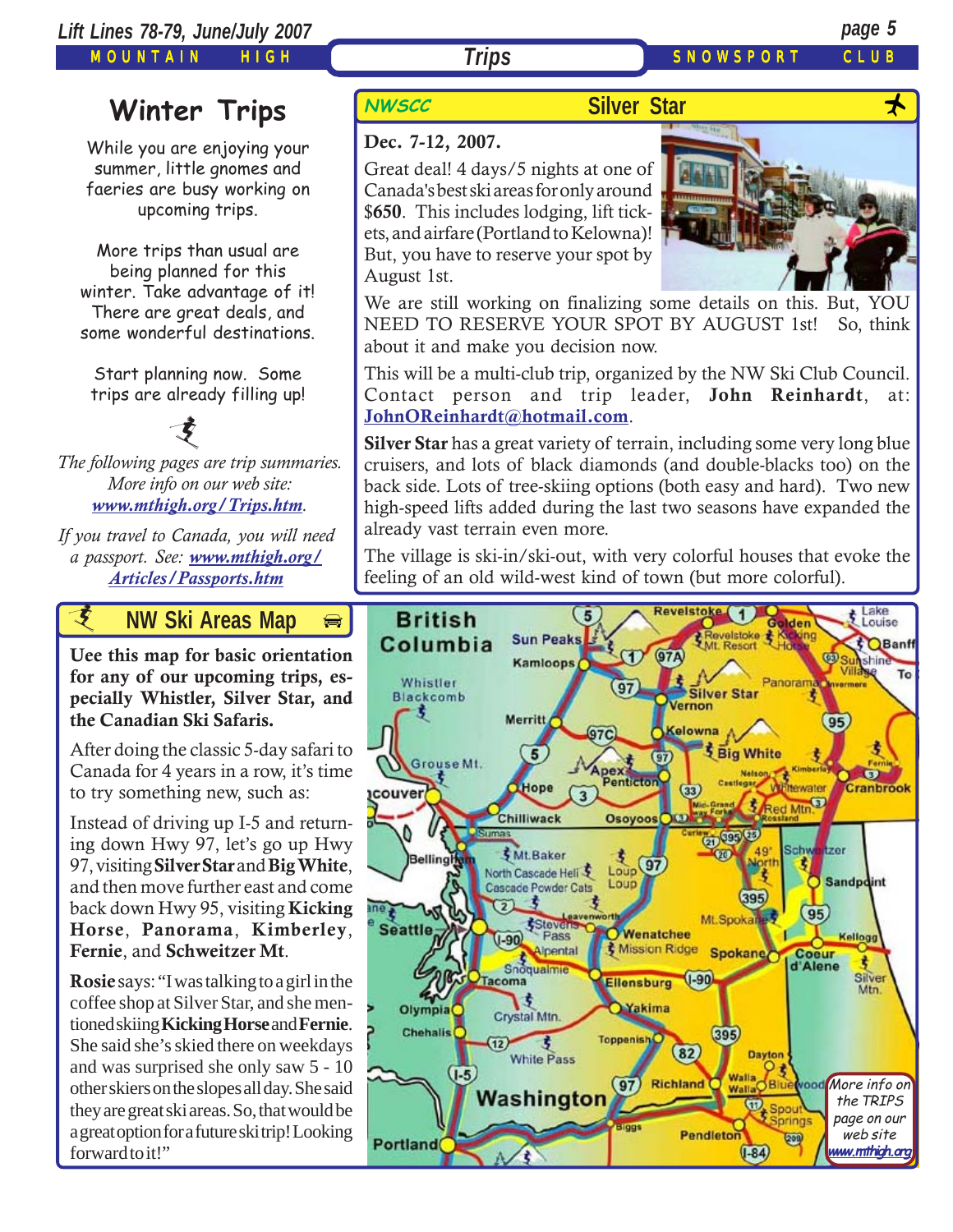## MOUNTAIN HIGH *Trips* SNOWSPORT CLUB

*page 6 Lift Lines 78-79, June/July 2007*

# **Canadian Ski Safari: Columbia River**

## **Dec. 7-16, 2007.** NEW & IMPROVED

This is a 9-day road trip, but it's really just a week, with both weekends on either end. And it can be shortened.

We did the **classic 5-day trip** around Canada for the past 4 years. You can still do the same, if you wish. You can find detailed instructions, phone numbers, addresses, maps, etc. on our web site. See the ARTICLES page (and then look for Canadian Ski Safari) at: **[http:/](http://www.mthigh.org/Articles.htm) [/www.mthigh.org/Articles.htm](http://www.mthigh.org/Articles.htm)**.

But, let's do an even better, extended ski safari this time.

After visiting Silver Star, we'll follow the Columbia River upstream, to its source. So, let's call this the **Columbia River Ski Safari**. See **[map](http://www.mthigh.org/Trips/Map-NW-Ski-Safaris-w.jpg)** on our web site.

DAY 0 (Friday, Dec. 7): Not counting this as a real day, because people can still work this day, and then drive out of Portland after work. Just drive for about 4 or 5 hours, to Ellensburg or Wenatchee (on Hwy 97). Or to Bellingham (on I-5).

**DAY 1**: (Sat., Dec. 8): Spend at least part of the day skiing somewhere like **[Mission Ridge](http://www.missionridge.com/)** or **Loup [Loup](http://www.skitheloup.com/)**, or even **[Apex](http://www.apexresort.com/)**. Then drive at Silver Star

the rest of the way into Canada. Alternatively, if we go up I-5, we could ski **[Mt. Baker](http://www.mtbaker.us/)**, or **[Grouse Mountain](http://www.grousemountain.com/welcome.cfm)** (with great views of Vancouver below).

**DAY 2** (Sun., Dec. 9): Ski **[Big White](http://www.bigwhite.com/)**, or maybe **[Sun](http://www.sunpeaksresort.com/) [Peaks](http://www.sunpeaksresort.com/)** (if we drive up I-5.)

**DAY 3** (Mon., Dec.10): Ski **[Silver Star](http://www.skisilverstar.com/)**. We'll all come together here, even if we come from different directions. From here on, there is only one road, Hwy. 97C, toward Revelstoke. It's probably about 2.5 hours of driving from Silver Star to Revelstoke Mt.

**DAY 4** (Tue., Dec. 11): Ski **[Revelstoke Mt.](http://www.discoverrevelstoke.com/)**, a brand new ski resort, which will open this season with 3,000 vertical feet, but will soon grow into a total of 6,000 vertical feet, by far the largest vertical in North America.

**DAY 5** (Wed., Dec. 12): Ski **[Kicking Horse](http://www.kickinghorseresort.com/winter/)**. We've been hearing a lot about it. It's time to ski it! Over 4,000 vertical feet in a single 10-minute gondola ride. 4 bowls. Great views of the Columbia River valley below. The on-mountain village is still rudimentary. We might want to stay in the town of Golden, only 15-20 minutes below the ski area.



**DAY 6** (Thur., Dec. 13): Ski **[Panorama](http://www.panoramaresort.com/index.htm)**. Just 1.5 hours south of Golden, and just 11 miles from the town of Invermere. Panorama is big. 4,000 vertical feet, 2,847 skiable acres. 8 lifts, of which 2 are high speed quads.

**DAY 7** (Fri., Dec. 14): Ski **[Kimberley](http://www.skikimberley.com/)**, in the Purcell Range. Just an hour south of Invermere is the charming Bavarian style town of Kimberley. The ski area is just a mile or two above town, with its own mountain village. This is B.C.'s sunniest ski resort. 2,465 vertical feet, 1,800 acres, served by 1 high-speed quad on the front, and a triple and a double chair on the back. The back side has lots of tree skiing.

**DAY 8** (Sat., Dec. 15): Ski **[Fernie](http://www.skifernie.com/the-mountain.aspx)**, a big ski area, offering 2,800 vertical feet and 2,500 acres, including 5 enormous bowls. 10 lifts, of which 2 are high-speed quads. 9 on-hill restaurants.

> **DAY 9** (Sun., Dec. 16): Ski **BEHWEILET MI.** (OF JUST LITVE<br>straight home). A lot of us will **[Schweitzer Mt.](http://www.schweitzer.com/)** (or just drive probably have a free lift ticket for Schweitzer Mt. from the Warren Miller movie, so it will be tempting to stop here, even if we are tired. Schweitzer has 2,400 vertical feet and 2,900 acres, One highspeed quad on the front and one high-speed 6-passenger lift on the

back side, plus 2 other double chairs and a T-bar. It even comes with a haunted chairlift loading station.

**DRIVING HOME.** Even if we leave Schweitzer at 4 pm, we could still be back in Portland by midnight. But, if we are tired, we could ski only half a day, and arrive home earlier. Or, stay the night at Coeur d'Alene or Spokane, and drive home on Monday.

Or, we could skip one of the ski areas above, and move the whole schedule up by a day. Thus, we could be at Schweitzer on Saturday, and Sunday just drive home.

We could even ski a day at **[Bluewood](http://www.bluewood.com/)** in south-east Washington (straight south from Spokane). It's sort of on the way. But that would be a 10th day. Probably too much. Still, there's a surprising amount of varied terrain, 1,125 vertical feet, served by 2 triple chairs.

This is a very informal trip. Just drive up, possibly carpool, and let's ski! If we share lodging and gas expenses, the trip can be quite affordable. For details about this road trip, and for help coordinating the carpooling, contact **Emilio Trampuz** at: 1-503-378- 0171, or **[Emilio2000@earthlink.net](mailto:Emilio2000@earthlink.net)**.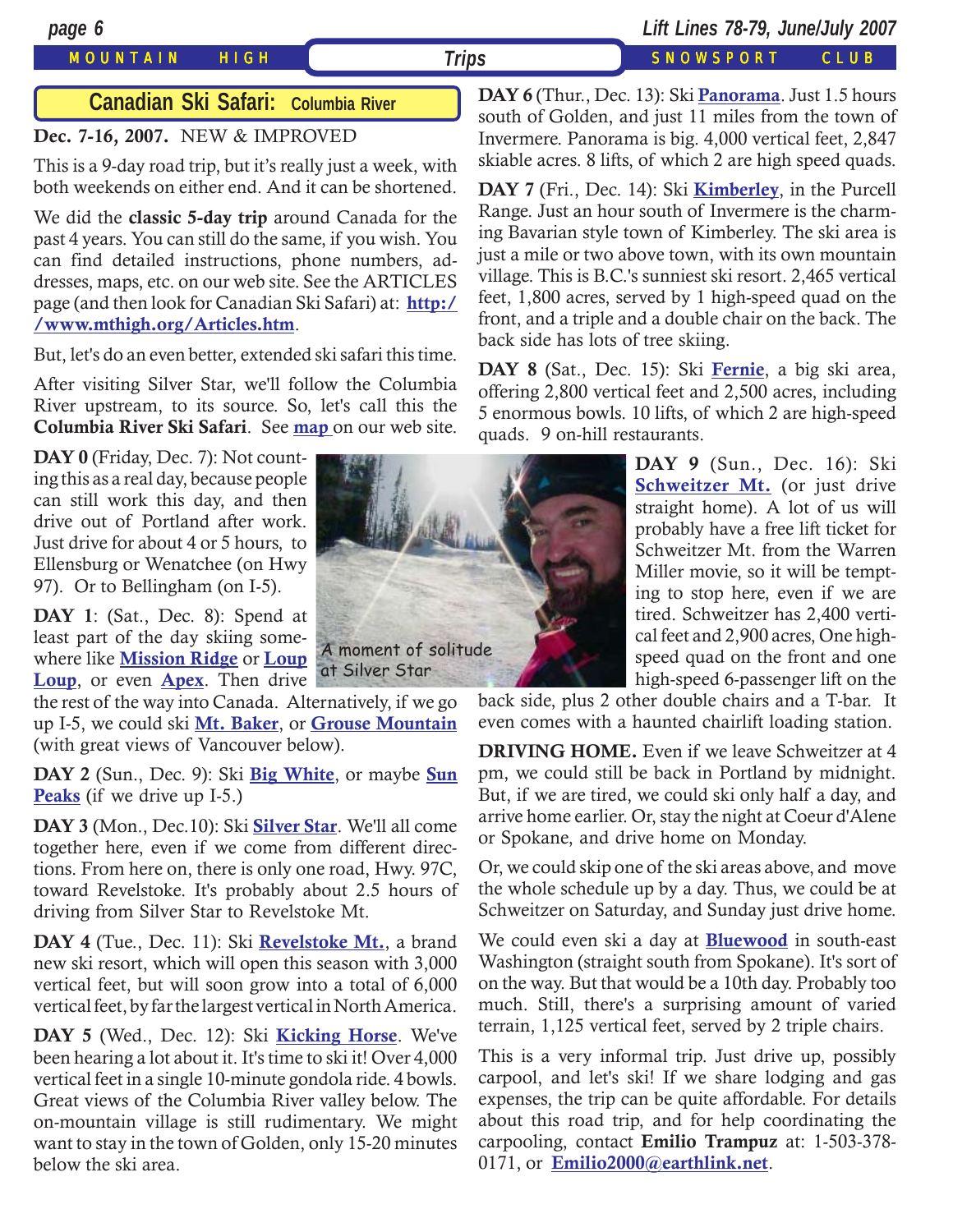*Lift Lines 78-79, June/July 2007 page 7*

MOUNTAIN HIGH

# **Trips** SNOWSPORT CLUB

 $\bigoplus$ 

**FWSA** Far West Ski Week: Whistler/Blackcomb  $\Box$  MWSCC Sun Valley



J**an. 19 - 26, 2008.** The biggest ski party in the West is the annual Far West trip, involving dozens (if not hundreds) of ski clubs throughout the Western States.

**Whistler/Blackcomb** is a perfect winter vacation: two side-by-side mountains rising from a picturesque pedestrian village. Experience in 2008 what the world will discover in 2010 at the Winter Olympic Games! Whistler/Blackcomb is unchallenged in sheer size, variety of terrain, choice of on-mountain and après ski activities. 13 bowls, 3 glaciers, and more than 200 marked trails, secluded

tree skiing and groomed-to-perfection alpine runs.

Whistler's après scene is legendary. Pubs, clubs, cinemas, shops, art galleries, hot tubs, and more.

- \* Lodging (dble occupancy); \* Welcome Party, \* Après Ski Party,
- 
- \* 6-day lift ticket, \* Mountain Picnic, \* 3 Races (optional);
- \* Council Night Event, \* Farewell Party-

**Price:** Without transportation: \$**999** for lodging in condos or \$**1059** for luxury hotel.

Bus transportation from Eugene and Portland will be arranged and is encouraged. Parking at Whistler is \$7-15 per night, even at condos. Call or e-mail for bus details. Seats on bus limited to first 50 sign-ups.

**Flight from Portland:** \$355 (From Eugene: \$433)

**Bus transportation from Portland:** \$120 - \$135 p.p. (22 person minimum)

**Bus transportation from Eugene:** \$100 - \$200 p.p. (20 person minimum)

**Opportunity to sign up is limited. Unreserved spaces will be turned back in July, so don't delay.**

**Payment Schedule:** July 1st: \$350 due,

September 1st: \$350 due (additional) November 1st: remaining balance due.

**Trip cancellation policy:** Cancellation before June 30th is fully refundable. Cancellation from July5th until September 5th will result in a \$25 cancellation fee, cancellation between September 2nd and November 15th will result in a \$100 cancellation fee. NO REFUNDS after November 15th.

Click here for the **[Flyer and Signup Sheet](http://www.mthigh.org/Trips/2008-FWSA-Whistler-flier.pdf)**.

Reserve your spot with a deposit of \$100 now. Make your check payable to: **Northwest Ski Club Council**, P.O. Box 1915, Portland OR 97207.

For more information contact: **Barbara Bousum** at 503/224-3584 or **[BBousum@gmail.com](mailto:BBousum@gmail.com)**.

**NWSCC** Sun Valley

# **February 6-10, 2008.**

A family trip to **Sun Valley**, organized by the Skiyente Ski Club.

This will be a driving trip. It is open to EVERYONE from the get-go since, as a driving trip, there are no transportation limits. This is open to skiers under 21, so this is a great trip to bring your kids and grandchildren on and make some fun memories.

Contact: **Colleen Walter**, **[colleenski2002@yahoo.com](mailto:colleenski2002@yahoo.com)** or **Sheri Parshall** at:

**[cougskier@aol.com](mailto:cougskier@aol.com)**.



# Mt.High Whistler cabin  $\Rightarrow$

**February 10-16, 2008.**



Carpooling.

Cost= \$**225** includes lodging, daily breakfast, lunch & dinner. Everyone

is encouraged to cook a dinner.

Lodging in a cabin 5 minutes north of Whistler village. Shuttle bus to the lifts every 20 minutess.

Discounted tickets are additional at \$65 Canadian (the best internet price next year will be over \$67)

There will be a pre-trip meeting in January.

Contact **Bill Leeper**: 503-639-2603.

*Much more info on these and other trips on our web site: [www.mthigh.org/Trips.htm](http://www.mthigh.org/Trips.htm).*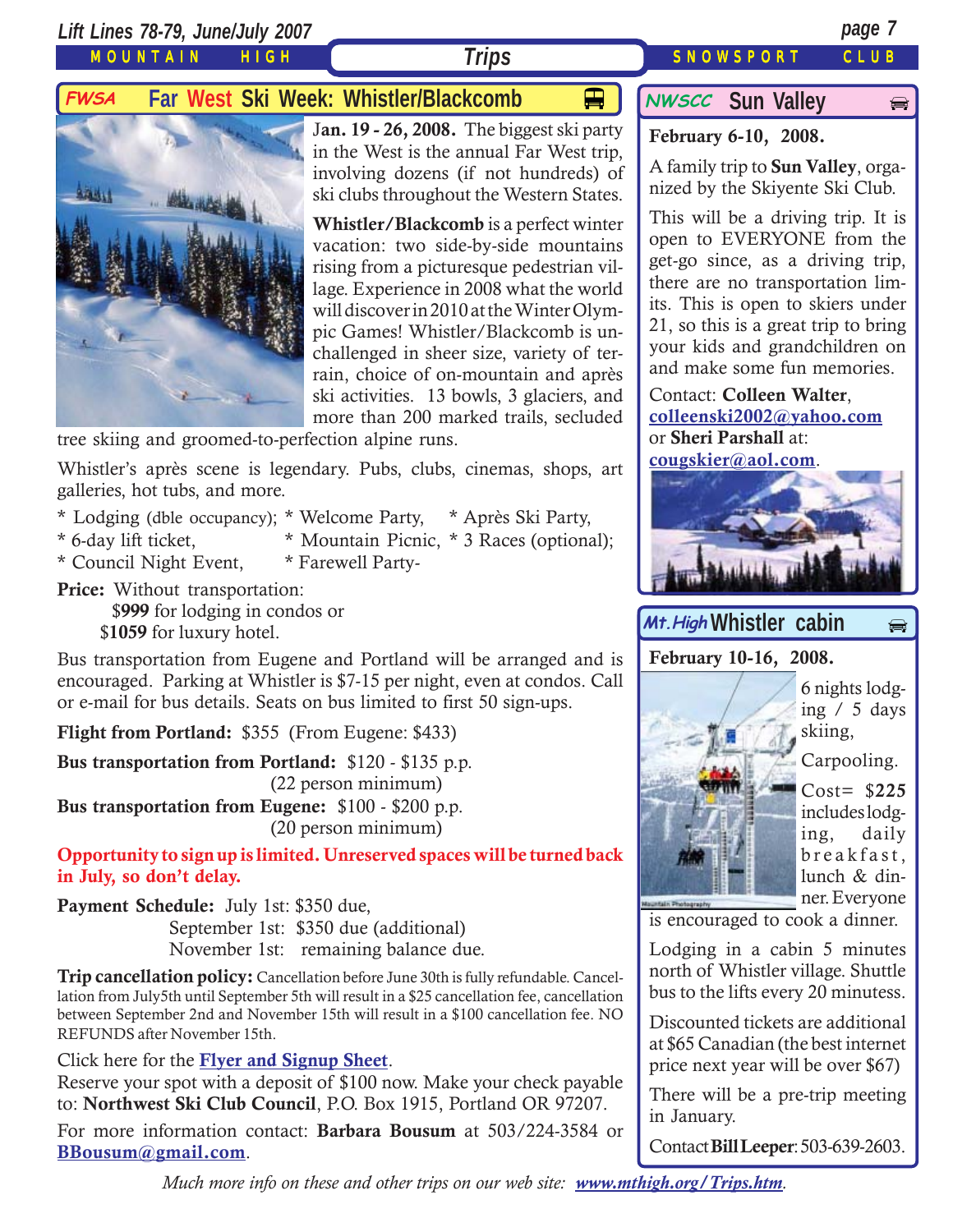# MOUNTAIN HIGH *Trips* SNOWSPORT CLUB

*page 8 Lift Lines 78-79, June/July 2007*

# *Mt.High S*unny South Oregon bus trip <del>p</del> | | *Mt.High* Big Sky



**February 15-18, 2008**.

A fun 3-day/3night trip over Presidents' Day weekend, where you can really get to know other club members, both on the bus and on the slopes. Our bus trips are among

### **Ashland**

the most fun and the least expensive trips. We'll leave Friday around 5 pm.

Saturday: **Warner Canyon**, then go to Shasta City. Saturday: Ski **Mt. Shasta**, then go to Ashland. Sunday: Ski **Mt. Ashland**, then drive home.

**Price:** Approximately \$**250** (lodging & transportation, plus approx. \$38 per lift ticket (exact price tba later). Trip price is based on 26 people. For each additional 2 people, the price for everyone will go down by \$4 .

## **Contact: [Linda McGavin](mailto:Trips@mthigh.org)** or **[Emilio Trampuz](mailto:Emilio2000@earthlink.net)**.

**Reservations:** Send a \$100 deposit made out to Mt. High Snowsport Club, and mail it to PO Box 2182, Portland, OR 97208. Use Dough Transmittal Form.



# **March 14-16, 2008**.

A fun 2-day/2night bus trip to a mystery location. Bring some mystery food to share on the bus! We'll leave Friday around 5 pm, and get back Sunday, abt. 8 pm.

**Skiing:** Lots of variety, long meandering cruisers, scary steeps, and easy tree skiing.

**Lodging:** We'll stay in one charming place both nights. Continental breakfast included. There are other eateries nearby too.

**Bus ride:** Fun and games, prizes, jokes, etc.

**Price:** Approximately \$**200** (lodging & transportation, plus approx. \$38 per lift ticket (exact price tba later). Trip price is based on 26 people. For each additional 2 people, the price for everyone will go down by \$4 .

## **Contact: [Linda McGavin](mailto:Trips@mthigh.org)** or **[Emilio Trampuz](mailto:Emilio2000@earthlink.net)**.

**Reservations:** Send a \$100 deposit made out to Mt. High Snowsport Club, and mail it to PO Box 2182, Portland, OR 97208. Use Dough Transmittal Form.



# **Feb. 20 - 25, 2008.**

The price of \$**1050** includes:

- **·** Round trip air transportation from Portland to Bozeman. Leave PDX at 9:30 a.m. Feb 20th, Return to PDX at 5:49 p.m. Feb 25th
- **·** RT private motor coach from airport including driver tip

**·** 5 nights at Big Horn Condos (3 bdrm/3 bath), only 50-100 yards to Black Bear poma lift

<del>口</del> │ *Mt.High* Big Sky <del>人</del>

- **·** 4-day Adult group lift tickets to Big Sky Mountain
- **·** Wine and Cheese party with Scottsdale Ski Club
- **·** Complimentary Mountain Orientation Tour

**Payment schedule:** \$100 deposit by July 15th \$400 due by September 15th

 Final Payment of \$550 due January 1st, 2008. Make checks payable to Mt. High Snowsport Club and send to: P.O. Box 2182, Portland, OR 97208. Use "Dough Transmittal Form".

Contact **Debbi Kor-Lew**: **[Ijustwannarun@aol.com](mailto:Ijustwannarun@aol.com)**

# Mt.High Mystery trip **Details Altrigh Lake Tahoe / Heavenly** a <del>↓</del>



**Mar. 29 - Apr.3, 2008** A 5-day trip (Saturday - Thursday).

**Skiing:** Heavenly is our main destination, with 4,800 acres and 3,500 vertical feet, and slopes in both California and Nevada. But, we'll visit other places too.

**Lodging:** Lakeland village condos, 1-4 bedrooms, full kitchen, hot tub, heated pool, sauna, free shuttles, 1 mile to the lifts.

Fly to Reno (on your own), or

drive, or rent a car. (You can link this trip with the Far West Championships at Mammoth. **Gordy** will have a bus for us from Reno to Mammoth and back.)

**Price:** \$**400** includes:

- \* 5 nights lodging, in shared condo.
- \* 2 of 3 days list ticket to Heavenly
- \* Wine and cheese welcome party
- \* Breakfast

\* Shuttle around town and to Heavenly gondola or tram. Contact **Janice Jessen**: **[jessen@iinet.com](mailto:jessen@iinet.com)** Send \$100 deposit. Use Dough Transmittal form, p.11.

*Much more info on these and other trips on our web site: [www.mthigh.org/Trips.htm](http://www.mthigh.org/Trips.htm).*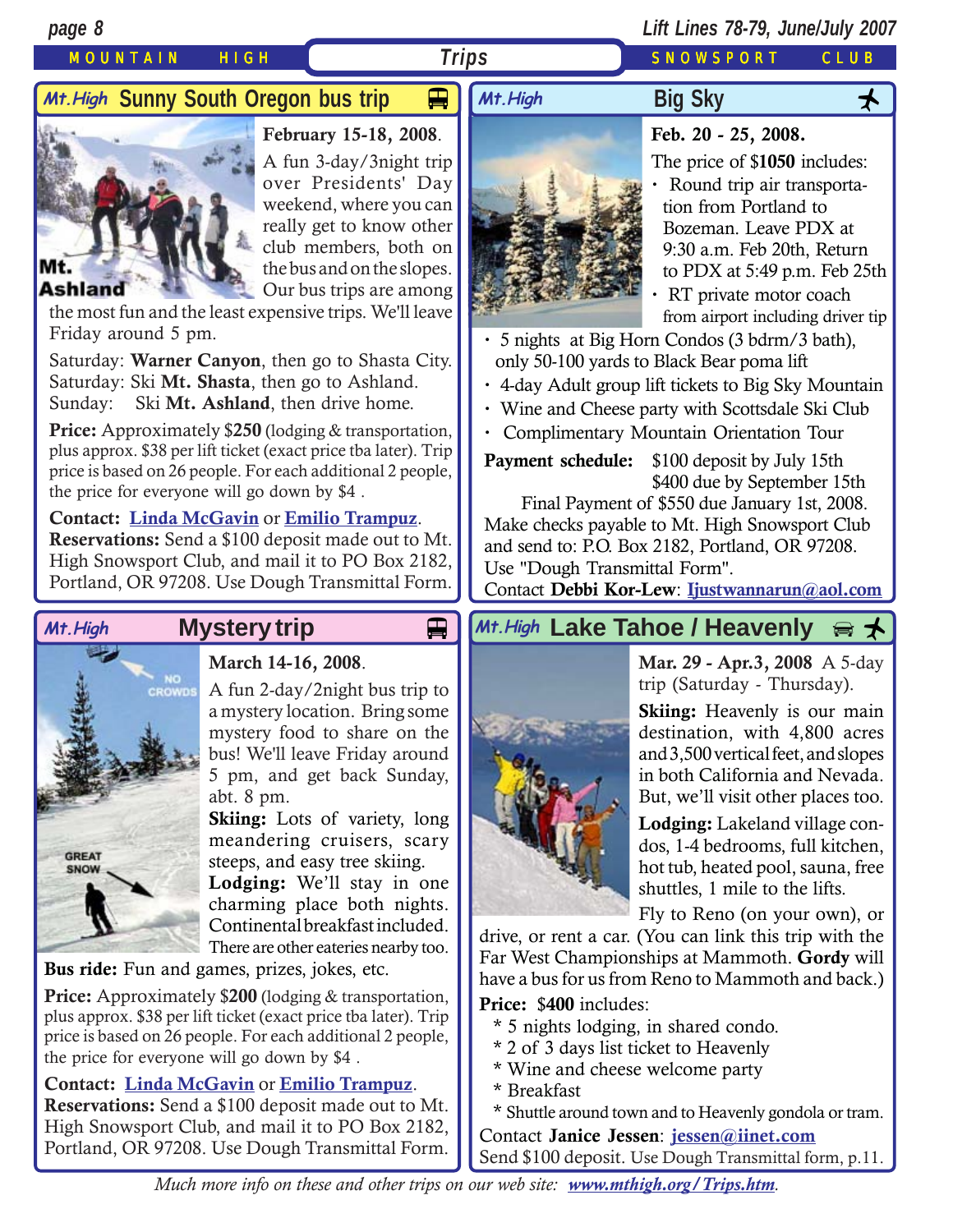*Lift Lines 78-79, June/July 2007 page 9*

MOUNTAIN HIGH

# Trips / Training / Safety SNOWSPORT CLUB

# **FWSA** Mammoth Mt.: Far West Championships  $\bigoplus$  **H**

**April 3 - 6, 2008.** Mammoth Mt.! Come ski it just for fun! Our PACRAT racers can participate in the usual Slalom and GS races, for an additional \$45 fee. But, even without the racing, Mammoth Mountain deserves to be visited at least once in your lifetime!



This trip will be coordinated with

the Lake Tahoe trip (see page 9). Each trip is independent, ... but if you are already as far south as Lake Tahoe, might as well drive a bit further south and visit Mammoth Mountain as well.

Gordy will organize a **bus** from Reno airport (for both people flying in just for this event, as well as for those extending their trip after the Lake Tahoe trip. Contact **Gordon Lusk**: **[GordyLusk@hotmail.com](mailto:gordylusk@hotmail.com)**.

Note: If you wish to race, you must pre-qualify. All PACRAT racers qualify automatically, since their handicap is known, as long as they have taken part in at least 3 PACRAT races. In addition to PACRAT races, there are a few other qualifying opportunities.

# **MAC Ski Training Camps**

# **July 16-20, 2007.**



Multnomah Athletic Club is organizing a series of summer training camps for kids and juniors, but also one for adults, in July. It will focus on Slalom and GS training. It runs for 5 days at a cost of \$500 (no lodging).

You must register at least 7 days in advance. No drop-ins. Questions? Contact Head Coach **Jesse Scroggins**: Hm. 541-352-5515 Cell. 541- 806- 5515 or

### **[jesses@hoodriverelectric.net](mailto:jesses@hoodriverelectric.net)**.

Details on our Events page, **[www.mthigh.org](http://www.mthigh.org/)**.

# **Carving Courses -- Skill Parks for Safer Skiing in the 21st Century Safety Safety**

Thanks to **Jack Walker** (our favorite racing instructor) for alerting us to this. It appears the ski industry is heading in precisely the direction we have been advocating for the past couple of years, urging ski areas to develop "**terrain parks for turning"** instead of jumping. But they also came up with a better name for it: "**Carving Course**" or "**Carving Arena Skill Park**". See the July/August 2005 issue of **[Lift Lines #55-56](http://www.mthigh.org/Newsletters/LiftLines55-56.pdf)** to see how it all started on our end. Also see our Vision page for more similar ideas at: **[www.mthigh.org/Vision.htm](http://www.mthigh.org/Vision.htm)**.

# **Carving Courses**

-- from the NSAA Journal, Feb.March 2006 --

**NSAA** and **Reliable Racing Supply, Inc.,** Queensbury, N.Y., invite show attendees to test their carving skills during the Winter Conferences and Tradeshows at



Killington, Vt., and Squaw Valley, Calif. Reliable Racing President John Jacobs explains that a **carving course** is essentially a slalom course set with 20 to 30 brush gates and a portable, automatic timer. "I think everyone should have the opportunity to run some brushes, without the hassles. No team affiliation, entry fee or hanging around, just ski or ride up and go, just like they do in the terrain parks, except instead of jumps and rails it's carving courses," says ski industry personality and freeride renaissance man **Glen Plake**.

The course requires only a small section of hill space (preferably near a terrain park) and can be set up and taken down on a daily basis. According to Jacobs, the portable automatic timing system (consisting of a LED timer linked to start and finish infrared sensors by wire or radio) is a crucial element, because it delivers excitement and objectivity. Operators may opt to film course users in order to provide a video analysis of their skills as an added educational component.

More info on Carving Courses at the Reliable Racing web site at: **<http://www.reliableracing.com/carving-arena-skill-park.cfm>**

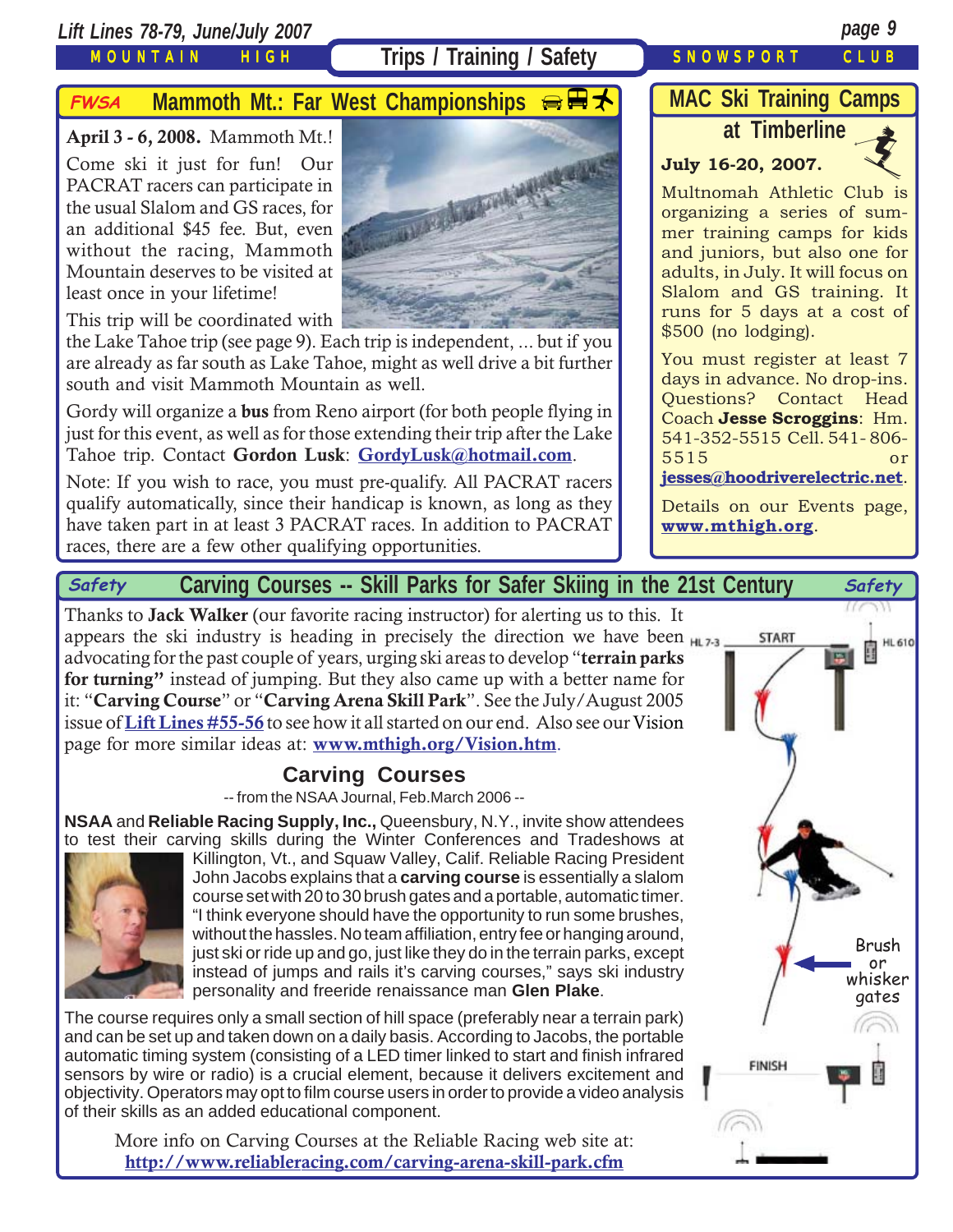MOUNTAIN HIGH **About our Club** SNOWSPORT CLUB

## **Odds & Ends / Reminders**

We ran out of space in this issue, so here's just a reminder that there are several other things to keep in mind. Info about all this is posted on our web site.

1. **Recreational Racing** is a great social activity, which will also improve your skiing. Get 9 instant buddies for 5 races on M.t Hood. Join a team. See our **[Racing](http://www.mthigh.org/Racing.htm)** page.

2. **Photos** of several recent events, including the Far West Convention, are on the **[Recent Photos](http://www.mthigh.org/PhotosRecent.htm)** web page.

3. Next year's **Far West Convention** will be held in our own "back yard", in Bellevue, WA, in May 2008.

4. Our **[Events page](http://www.mthigh.org/Events.htm)** is the best one to bookmark and visit frequently. It's the page that contains our Calendar, latest news and announcements.

5. Our **[Trips](http://www.mthigh.org/Trips.htm)** web page contains more info on all the trips, and includes flyers you can print out and distribute, or email to a friend.

6. There is a Far West trip to France, to the 3 Valleys: "**[Les Trois Vallees](http://www.mthigh.org/Trips.htm#Les_Trois_Vallees)**" March 7-15, 2008. See our Trips page for more info.

# **Mt. High Letters**

**Q** Another Mountain High member told me he had received an email alerting us about the last day of operations at Mt. **Hood Meadows, and a 50% - 70% sale. Why didn't I get that email?**

**A** Some people have requested to receive only **club related** email, in an effort to cut down on the amount of email they receive. We do our best to honor this request, and interpret it quite strictly, meaning: "club only, and nothing else." The email in question was about a ski area and about a store discount. Not club related.

If you would like to receive all-ski related emails, please contact **Emilio** at **[info@mthigh.org](mailto:info@mthigh.org)**, or 1-503-378-0171, and let him know about your preferences. Or indicate it on the membership renewal form.

By the way, any NWSCC and FWSA news are also, strictily speaking, not club related, so generally these are not sent out to people who want to limit the volume of ski email. Let Emilio know if you disagree with this.

If anyone can suggest a better way of grouping email preferences, please let us know. Currently, we have only 3 categories:

- A. Receive all ski-related news.
- B. Receive only club related news.
- C. No emails at all. Will get all the news from the web

## **QHow can we shorten the Canadian Ski Safari? 9 days is too long for me. Are there other options?**

**A** 1. Drive up later. Catch up with us at Silver Star or Revelstoke.. 2. Just do the Classic 5-day Ski Safari (Apex, Big White, Silver Star, Sun Peaks), and join us at 2 of these, where our paths intersect.

3. Fly to Kelowna, rent a car there, and join us for just 3 or 4 days (at Big White, Silver Star, Revelstoke, and maybe Kicking Horse). Then drive back to Kelowna and fly home.

4. Drive up with us, in your own car, and then cut the trip short at any point by simply driving straight home.

# oft Sueded

# **Club logo or Ski Oregon logo or Ski Washington Challenge logo**

You can order a sueded finish **1/4 zip sweathsirt** with the club's logo on it, for only **\$25**. It is made of 80/20 cotton/poly 9 oz. fabric, with an open bottom hem, an inner rib knit collar and cuffs, set-in sleeves and an antique finish metal zipper. Available in Red, Yellow, Mediterranean Blue, Navy, or Athletic Heather (light gray). Sizes: S -

3XL. This is mainly cotton, for comfort.

If you want a similar garment to wear while skiing, go for the more high-tech breathable R-tek polyester sweatshirt for **\$30**.

Also available:

**\* T-shirt** (\$10),



- **\* Short sleeve polo** (\$16),
- **\* Long-sleeve polo** (\$18),
- \* 100% cotton 1/4 zip **sweatshirt** (\$25),
- **\* R-Tek polyestes 1/4 zip fleece** (\$30).

Most are available in yellow, royal blue, red, navy, and black. Ask about other colors. Choice of pocketsized logo, or full-chest size (printed on front or back).

To order, call Emilio at 1-503-378-0171 or email: **i[nfo@mthigh.org](mailto:info@mthigh.org)**.

Please print the Garment Order Form at: **[www.mthigh.org/Documents/Order-Form-Ski.pdf](http://www.mthigh.org/Documents/Order-Form-Ski.pdf)**

**F1**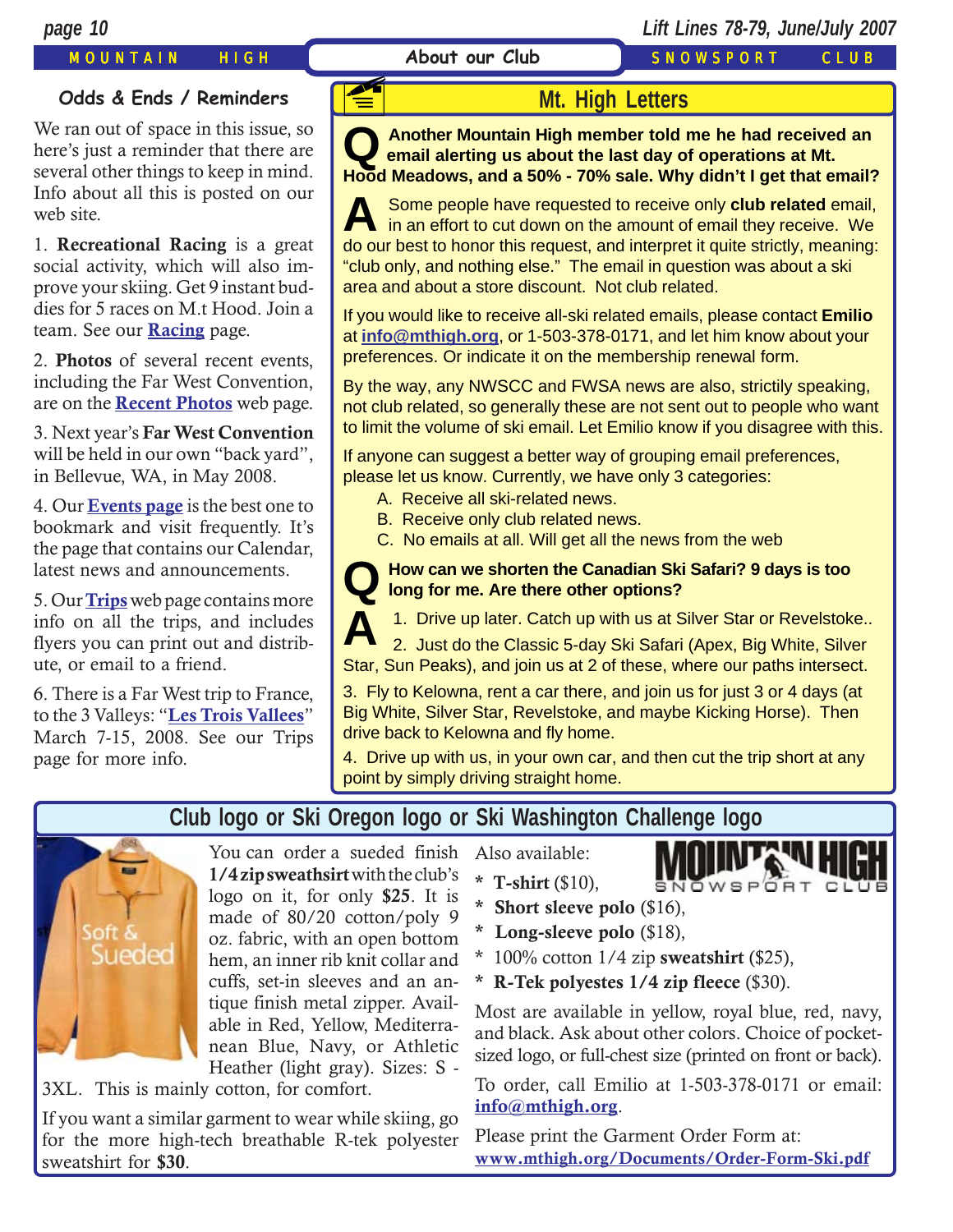| <b>Club info</b><br><b>SNOWSPORT</b><br>MOUNTAIN<br><b>HIGH</b><br>CLUB<br>The complete Mt. High Board was re-elected<br><b>Mountain High Meeting</b><br>Usually 1st Tuesday of the month.<br>latest Pizza<br>At our<br>Party & Elections, the<br><b>July 12 (Thur.)</b> : Open to all who<br>Board ran unopposed<br>want to get more involved with<br>and was re-elected. But<br>the club. This is an organizational<br>Gary Stevenson an-<br>meeting to plan future events.<br>nounced this would be<br>Gather at 6:30 pm. Start at 7 pm.<br>his last year as club<br>TEAM<br>President. Also we<br>Location: Round Table Pizza,<br>need at least one more person to get involved organizing social activities (parties,<br>10070 SW Barbur Blvd., Portland,<br>TGIFs) since Jaxine is out of town almost half a year. Any volunteers? We need you!<br>near Capitol Hwy.<br>Mountain High snowsport club contacts:<br>General information: info@MtHigh.org<br>Web site: www.mthigh.org<br>President:<br>H: 503-257-6368,<br>Gary Stevenson,<br>Terry White,<br>H: 503-781-4558, W: 503-296-6075, TWhite223@msn.com<br>Vice-President:<br>Sue Snelling,<br>H: 503-774-8747, OptomistSue@comcast.net<br>Secretary:<br>Treasurer:<br>Kurt Krueger,<br>H: 503-625-1492, telek2@att.net<br>Bruce Ellison,<br><b>Race Director:</b><br>H: 503-697-7892, Yuffiet@comcast.net<br><b>Newsletter Editor:</b><br>Emilio Trampuz, H/W: 1-503-378-0171, info@mthigh.org<br>Jaxine Harris,<br>H: 503-692-9719, JaxineAH@msn.com<br><b>Activities Director:</b><br>Cal Eddy,<br>$H: 503-631-3115,$<br>W: 503-805-8606, baebaw@ccwebster.net<br>Golf:<br>Debbi Kor-Lew,<br>$H: 503-682-1563,$<br>W: 503-988-5138, ijustwannarun@aol.com<br><b>NWSCC Rep:</b><br>Linda McGavin, H: 503-652-2840,<br><b>Trip Directors:</b><br>Trips@mthigh.org<br>W: 503-799-2833, HappyHairdresser@msn.com<br>Marsha Cosgrove, H: 503-646-5292,<br>H: 503-760-2360, BENNETT896@aol.com<br>Larry Bennett,<br><b>DOUGH TRANSMITTAL FORM</b> |  | Lift Lines 78-79, June/July 2007 | page 11 |  |
|-------------------------------------------------------------------------------------------------------------------------------------------------------------------------------------------------------------------------------------------------------------------------------------------------------------------------------------------------------------------------------------------------------------------------------------------------------------------------------------------------------------------------------------------------------------------------------------------------------------------------------------------------------------------------------------------------------------------------------------------------------------------------------------------------------------------------------------------------------------------------------------------------------------------------------------------------------------------------------------------------------------------------------------------------------------------------------------------------------------------------------------------------------------------------------------------------------------------------------------------------------------------------------------------------------------------------------------------------------------------------------------------------------------------------------------------------------------------------------------------------------------------------------------------------------------------------------------------------------------------------------------------------------------------------------------------------------------------------------------------------------------------------------------------------------------------------------------------------------------------------------------------------------------------------------------------------------------------------------------------------------------|--|----------------------------------|---------|--|
|                                                                                                                                                                                                                                                                                                                                                                                                                                                                                                                                                                                                                                                                                                                                                                                                                                                                                                                                                                                                                                                                                                                                                                                                                                                                                                                                                                                                                                                                                                                                                                                                                                                                                                                                                                                                                                                                                                                                                                                                             |  |                                  |         |  |
|                                                                                                                                                                                                                                                                                                                                                                                                                                                                                                                                                                                                                                                                                                                                                                                                                                                                                                                                                                                                                                                                                                                                                                                                                                                                                                                                                                                                                                                                                                                                                                                                                                                                                                                                                                                                                                                                                                                                                                                                             |  |                                  |         |  |
|                                                                                                                                                                                                                                                                                                                                                                                                                                                                                                                                                                                                                                                                                                                                                                                                                                                                                                                                                                                                                                                                                                                                                                                                                                                                                                                                                                                                                                                                                                                                                                                                                                                                                                                                                                                                                                                                                                                                                                                                             |  |                                  |         |  |
|                                                                                                                                                                                                                                                                                                                                                                                                                                                                                                                                                                                                                                                                                                                                                                                                                                                                                                                                                                                                                                                                                                                                                                                                                                                                                                                                                                                                                                                                                                                                                                                                                                                                                                                                                                                                                                                                                                                                                                                                             |  |                                  |         |  |
|                                                                                                                                                                                                                                                                                                                                                                                                                                                                                                                                                                                                                                                                                                                                                                                                                                                                                                                                                                                                                                                                                                                                                                                                                                                                                                                                                                                                                                                                                                                                                                                                                                                                                                                                                                                                                                                                                                                                                                                                             |  |                                  |         |  |
|                                                                                                                                                                                                                                                                                                                                                                                                                                                                                                                                                                                                                                                                                                                                                                                                                                                                                                                                                                                                                                                                                                                                                                                                                                                                                                                                                                                                                                                                                                                                                                                                                                                                                                                                                                                                                                                                                                                                                                                                             |  |                                  |         |  |
| For all Mt. High activities, make check payable to: "Mountain High Snowsport Club"<br>Mail to: Mountain High Snowsport Club, PO Box 2182, Portland, OR 97208<br>zation of fun loving ADULTS whose events are organized by mem-<br>[ ] New membership<br>PLEASE PRINT CLEARLY:<br>[ ] Renewal<br>bers who volunteer their efforts for the enjoyment of their fellow<br>members and friends, please remember when I participate in Club<br>events I do so at my own risk. Sporting activities, indeed, any<br>activity, includes inherent risks. I will evaluate my own abilities and<br>responsibilities and join in the Club fun as a responsible and consid-                                                                                                                                                                                                                                                                                                                                                                                                                                                                                                                                                                                                                                                                                                                                                                                                                                                                                                                                                                                                                                                                                                                                                                                                                                                                                                                                               |  |                                  |         |  |
| erate adult. I will not hold the Club or any Club officer liable for the<br>consequences of my decisions and my behavior. The bottom line                                                                                                                                                                                                                                                                                                                                                                                                                                                                                                                                                                                                                                                                                                                                                                                                                                                                                                                                                                                                                                                                                                                                                                                                                                                                                                                                                                                                                                                                                                                                                                                                                                                                                                                                                                                                                                                                   |  |                                  |         |  |
| is, stuff just happens sometimes and the club volunteers are not to<br>be blamed for helping us have fun. Besides, the Club has no assets,                                                                                                                                                                                                                                                                                                                                                                                                                                                                                                                                                                                                                                                                                                                                                                                                                                                                                                                                                                                                                                                                                                                                                                                                                                                                                                                                                                                                                                                                                                                                                                                                                                                                                                                                                                                                                                                                  |  |                                  |         |  |
| except for a leftover banner, some balloons, or a couple of empty<br>beer bottles with the Club's name on them.<br><b>Email Preferences:</b> -Newsletter (once a month): [ ] yes, link only [ ] yes, complete file<br>$[ ]$ no<br>- Club news & events (between newsletters): [ ] yes [ ] no<br>[ ] No changes<br>(same as last year) - Other ski news (NWSCC, FWSA, ski areas, trips): [ ] yes [ ] no<br>Please take my money, and apply it toward the following Ski Club fun stuff:<br>Deposit?Paidinfull?<br>$\Box$ Summer Membership (May 1 - Sept. 30) Total \$10 per person $\Box$<br>$\begin{tabular}{ccccc} \multicolumn{2}{c }{\textbf{1} & \textbf{2} & \textbf{3} & \textbf{4} & \textbf{5} & \textbf{5} & \textbf{6} & \textbf{6} & \textbf{7} & \textbf{8} & \textbf{8} & \textbf{9} & \textbf{10} & \textbf{10} & \textbf{10} & \textbf{10} & \textbf{10} & \textbf{10} & \textbf{10} & \textbf{10} & \textbf{10} & \textbf{10} & \textbf{10} & \textbf{10} & \textbf{10} & \textbf{10} & \textbf{1$                                                                                                                                                                                                                                                                                                                                                                                                                                                                                                                                                                                                                                                                                                                                                                                                                                                                                                                                                                                          |  |                                  |         |  |
| For RV space: add \$20. Each non-member add: \$25 \$ ______________________________                                                                                                                                                                                                                                                                                                                                                                                                                                                                                                                                                                                                                                                                                                                                                                                                                                                                                                                                                                                                                                                                                                                                                                                                                                                                                                                                                                                                                                                                                                                                                                                                                                                                                                                                                                                                                                                                                                                         |  |                                  |         |  |
|                                                                                                                                                                                                                                                                                                                                                                                                                                                                                                                                                                                                                                                                                                                                                                                                                                                                                                                                                                                                                                                                                                                                                                                                                                                                                                                                                                                                                                                                                                                                                                                                                                                                                                                                                                                                                                                                                                                                                                                                             |  |                                  |         |  |